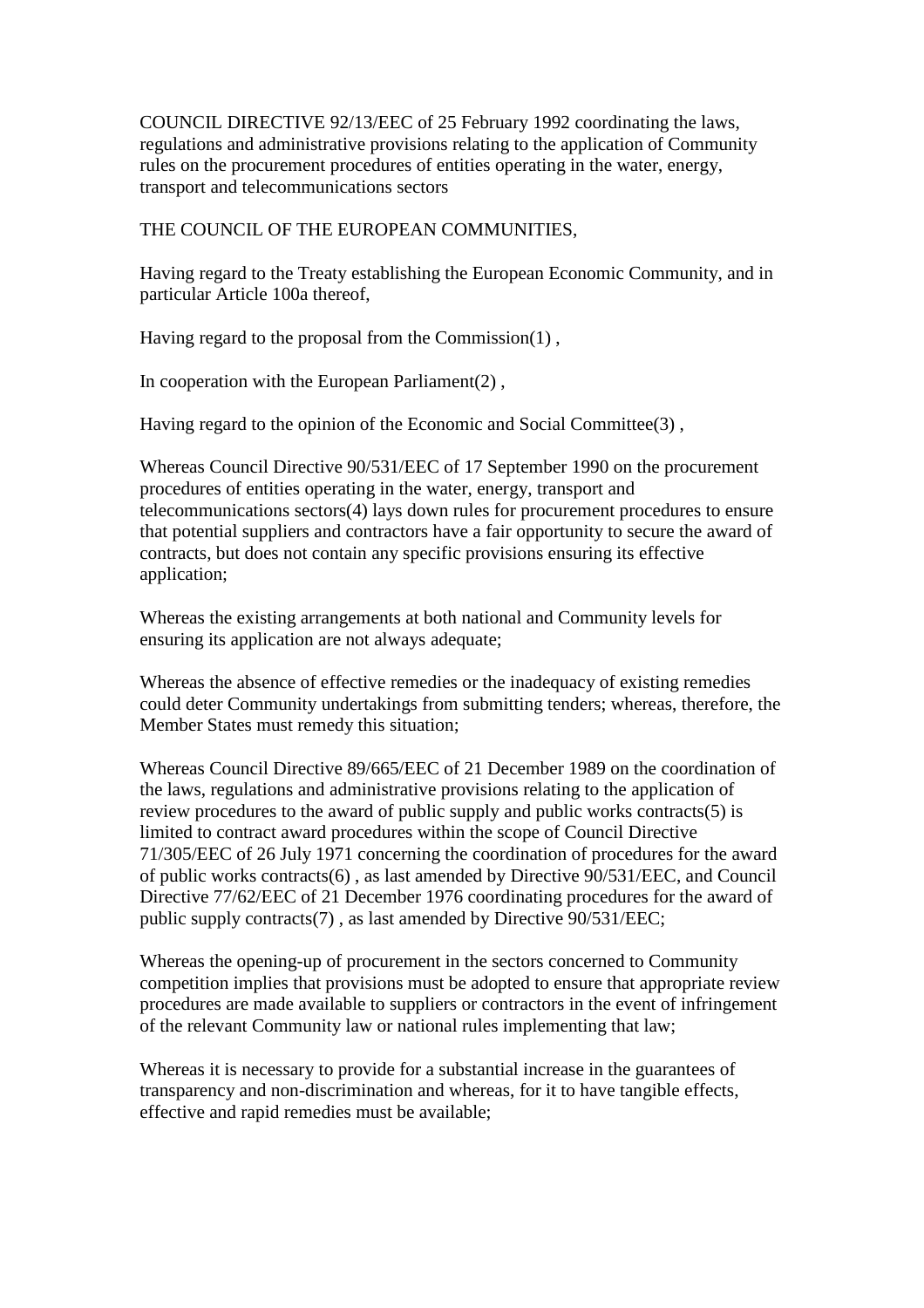Whereas account must be taken of the specific nature of certain legal orders by authorizing the Member States to choose between the introduction of different powers for the review bodies which have equivalent effects;

Whereas one of these options includes the power to intervene directly in the contracting entities' procurement procedures such as by suspending them, or by setting aside decisions or discriminatory clauses in documents or publications;

Whereas the other option provides for the power to exert effective indirect pressure on the contracting entities in order to make them correct any infringements or prevent them from committing infringements, and to prevent injury from occurring;

Whereas claims for damages must always be possible;

Whereas, where a claim is made for damages representing the costs of preparing a bid or of participating in an award procedure, the person making the claim is not be required, in order to obtain the reimbursement of his costs, to prove that the contract would have been awarded to him in the absence of such infringement;

Whereas the contracting entities which comply with the procurement rules may make this known through appropriate means; whereas this requires an examination, by independent persons, of procurement procedures and practices applied by those entities;

Whereas for this purpose an attestation system, allowing for a declaration on the correct application of the procurement rules, to be made in notices published in the Official Journal of the European Communities, is appropriate;

Whereas the contracting entities should have the opportunity of having recourse to the attestation system if they so wish; whereas the Member States must offer them the possibility of doing so; whereas they can do so either by setting up the system themselves or by allowing the contracting entities to have recourse to the attestation system established by another Member State; whereas they may confer the task of carrying out the examination under the attestation system to persons, professions or staff of institutions;

Whereas the necessary flexibility in the introduction of such a system is guaranteed by laying down the essential requirements for it in this Directive; whereas operational details should be provided in European Standards to which this Directive refers;

Whereas the Member States may need to determine operational details prior to, or in addition to, the rules contained in European Standards;

Whereas, when undertakings do not seek review, certain infringements may not be corrected unless a specific mechanism is put in place;

Whereas, accordingly, the Commission, when it considers that a clear and manifest infringement has been committed during a contract award procedure, should be able to bring it to the attention of the competent authorities of the Member State and of the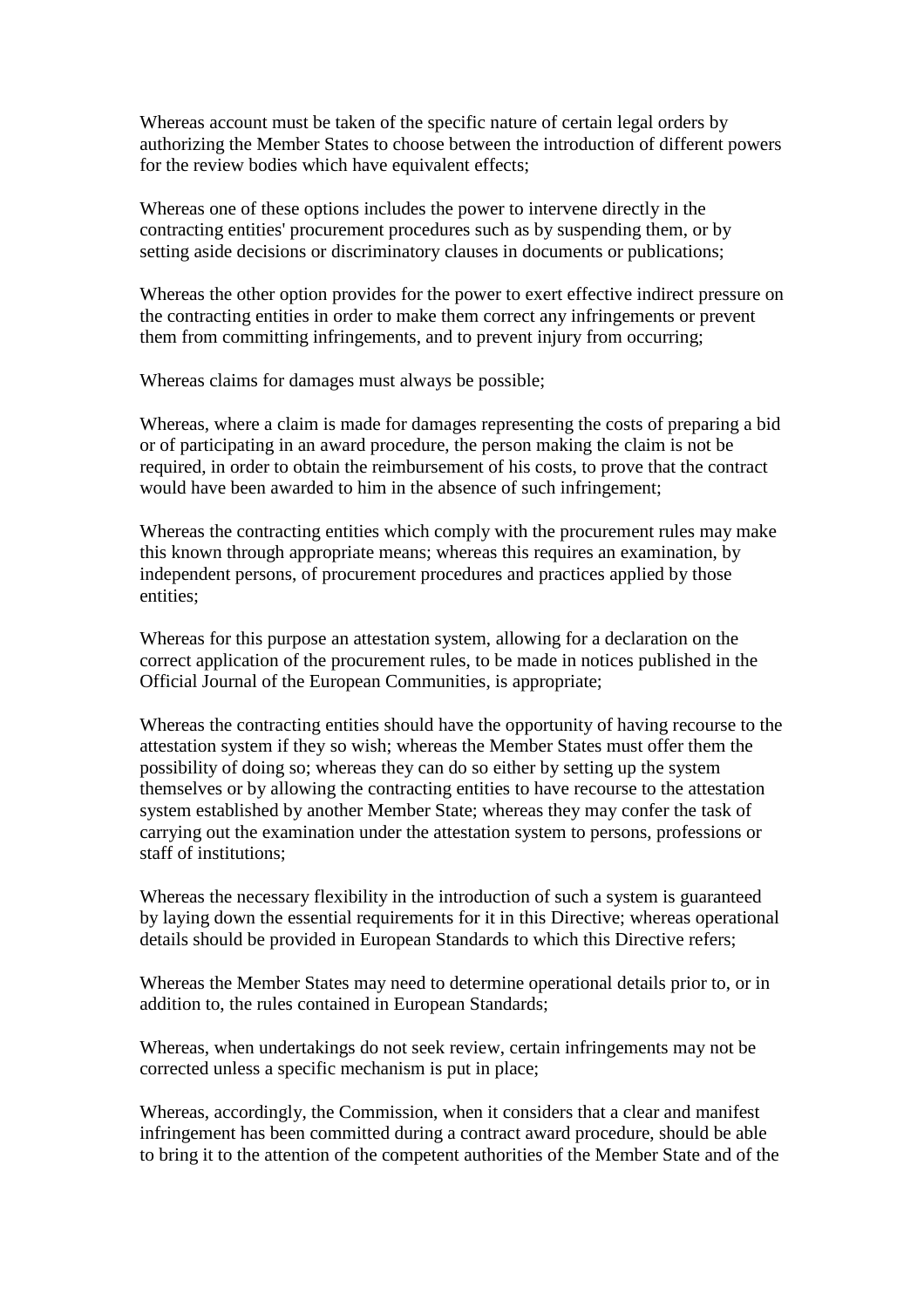contracting entity concerned so that appropriate steps are taken for the rapid correction of that infringement;

Whereas it is necessary to provide for the possibility of conciliation at Community level to enable disputes to be settled amicably;

Whereas the application in practice of this Directive should be reviewed at the same time as that of Directive 90/531/EEC on the basis of information to be supplied by the Member States concerning the functioning of the national review procedures;

Whereas this Directive must be brought into effect at the same time as Directive 90/531/EEC;

Whereas it is appropriate that the Kingdom of Spain, the Hellenic Republic and the Portuguese Republic are granted adequate additional periods to transpose this Directive, taking account of the dates of application of Directive 90/531/EEC in those countries,

# HAS ADOPTED THIS DIRECTIVE:

CHAPTER I Remedies at national level

Article 1

1. The Member States shall take the measures necessary to ensure that decisions taken by contracting entities may be reviewed effectively and, in particular, as rapidly as possible in accordance with the conditions set out in the following Articles and, in particular, Article 2 (8), on the grounds that such decisions have infringed Community law in the field or procurement or national rules implementing that law as regards:

(a) contract award procedures falling within the scope of Council Directive 90/531/EEC; and

(b) compliance with Article 3 (2) (a) of that Directive in the case of the contracting entities to which that provision applies.

2. Member States shall ensure that there is no discrimination between undertakings likely to make a claim for injury in the context of a procedure for the award of a contract as a result of the distinction made by this Directive between national rules implementing Community law and other national rules.

3. The Member States shall ensure that the review procedures are available, under detailed rules which the Member States may establish, at least to any person having or having had an interest in obtaining a particular contract and who has been or risks being harmed by an alleged infringement. In particular, the Member States may require that the person seeking the review must have previously notified the contracting entity of the alleged infringement and of his intention to seek review.

Article 2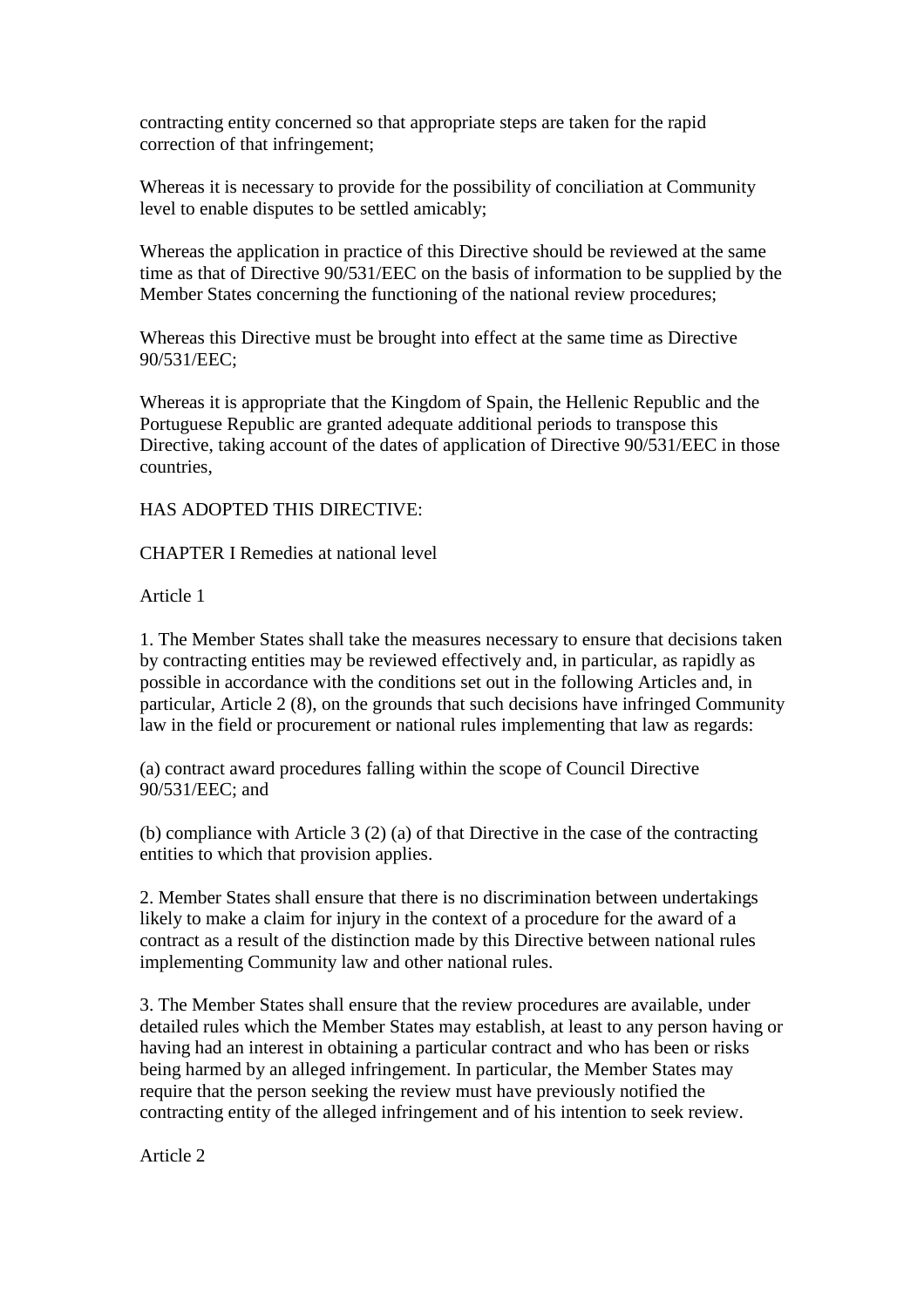1. The Member States shall ensure that the measures taken concerning the review procedures specified in Article 1 include provision for the powers:

#### either

(a) to take, at the earliest opportunity and by way of interlocutory procedure, interim measures with the aim of correcting the alleged infringement or preventing further injury to the interests concerned, including measures to suspend or to ensure the suspension of the procedure for the award of a contract or the implementation of any decision taken by the contracting entity; and

(b) to set aside or ensure the setting aside of decisions taken unlawfully, including the removal of discriminatory technical, economic or financial specifications in the notice of contract, the periodic indicative notice, the notice on the existence of a system of qualification, the invitation to tender, the contract documents or in any other document relating to the contract award procedure in question;

#### or

(c) to take, at the earliest opportunity, if possible by way of interlocutory procedures and if necessary by a final procedure on the substance, measures other than those provided for in points (a) and (b) with the aim of correcting any identified infringement and preventing injury to the interests concerned; in particular, making an order for the payment of a particular sum, in cases where the infringement has not been corrected or prevented.

Member States may take this choice either for all contracting entities or for categories of entities defined on the basis of objective criteria, in any event preserving the effectiveness of the measures laid down in order to prevent injury being caused to the interests concerned;

(d) and, in both the above cases, to award damages to persons injured by the infringement.

Where damages are claimed on the grounds that a decision has been taken unlawfully, Member States may, where their system of internal law so requires and provides bodies having the necessary powers for that purpose, provide that the contested decision must first be set aside or declared illegal.

2. The powers referred to in paragraph 1 may be conferred on separate bodies responsible for different aspects of the review procedure.

3. Review procedures need not in themselves have an automatic suspensive effect on the contract award procedures to which they relate.

4. The Member States may provide that, when considering whether to order interim measures, the body responsible may take into account the probable consequences of the measures for all interests likely to be harmed, as well as the public interest, and may decide not to grant such measures where their negative consequences could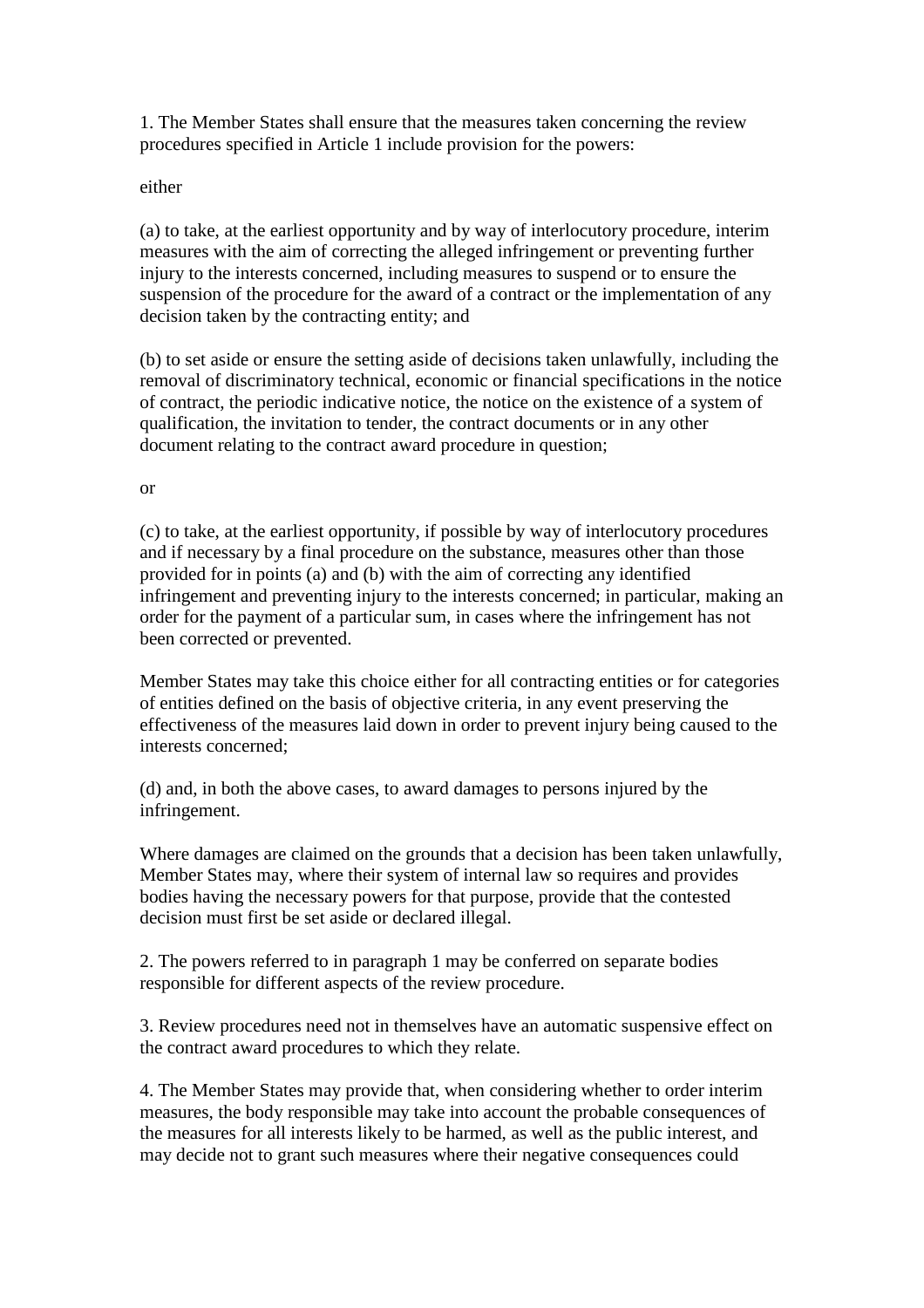exceed their benefits. A decision no to grant interim measures shall not prejudice any other claim of the person seeking these measures.

5. The sum to be paid in accordance with paragraph 1 (c) must be set at a level high enough to dissuade the contracting entity from committing or persisting in an infringement. The payment of that sum may be made to depend upon a final decision that the infringement has in fact taken place.

6. The effects of the exercise of the powers referred to in paragraph 1 on a contract concluded subsequent to its award shall be determined by national law. Furthermore, except where a decision must be set aside prior to the award of damages, a Member State may provide that, after the conclusion of a contract following its award, the powers of the body responsible for the review procedures shall be limited to awarding damages to any person harmed by an infringement.

7. Where a claim is made for damages representing the costs of preparing a bid or of participating in an award procedure, the person making the claim shall be required only to prove an infringement of Community law in the field of procurement or national rules implementing that law and that he would have had a real chance of winning the contract and that, as a consequence of that infringement, that chance was adversely affected.

8. The Member States shall ensure that decisions taken by bodies responsible for review procedures can be effectively enforced.

9. Whereas bodies responsible for review procedures are not judicial in character, written reasons for their decisions shall always be given. Furthermore, in such a case, provision must be made to guarantee procedures whereby any allegedly illegal measures taken by the review body or any alleged defect in the exercise of the powers conferred on it can be the subject of judicial review or review by another body which is a court or tribunal within the meaning of Article 177 of the Treaty and independent of both the contracting entity and the review body.

The members of the independent body referred to in the first paragraph shall be appointed and leave office under the same conditions as members of the judiciary as regards the authority responsible for their appointment, their period of office, and their removal. At least the President of this independent body shall have the same legal and professional qualifications as members of the judiciary. The independent body shall take its decisions following a procedure in which both sides are heard, and these decisions shall, by means determined by each Member State, be legally binding.

#### CHAPTER 2 Attestation

#### Article 3

The Member States shall give contracting entities the possibility of having recourse to an attestation system in accordance with Articles 4 to 7.

Article 4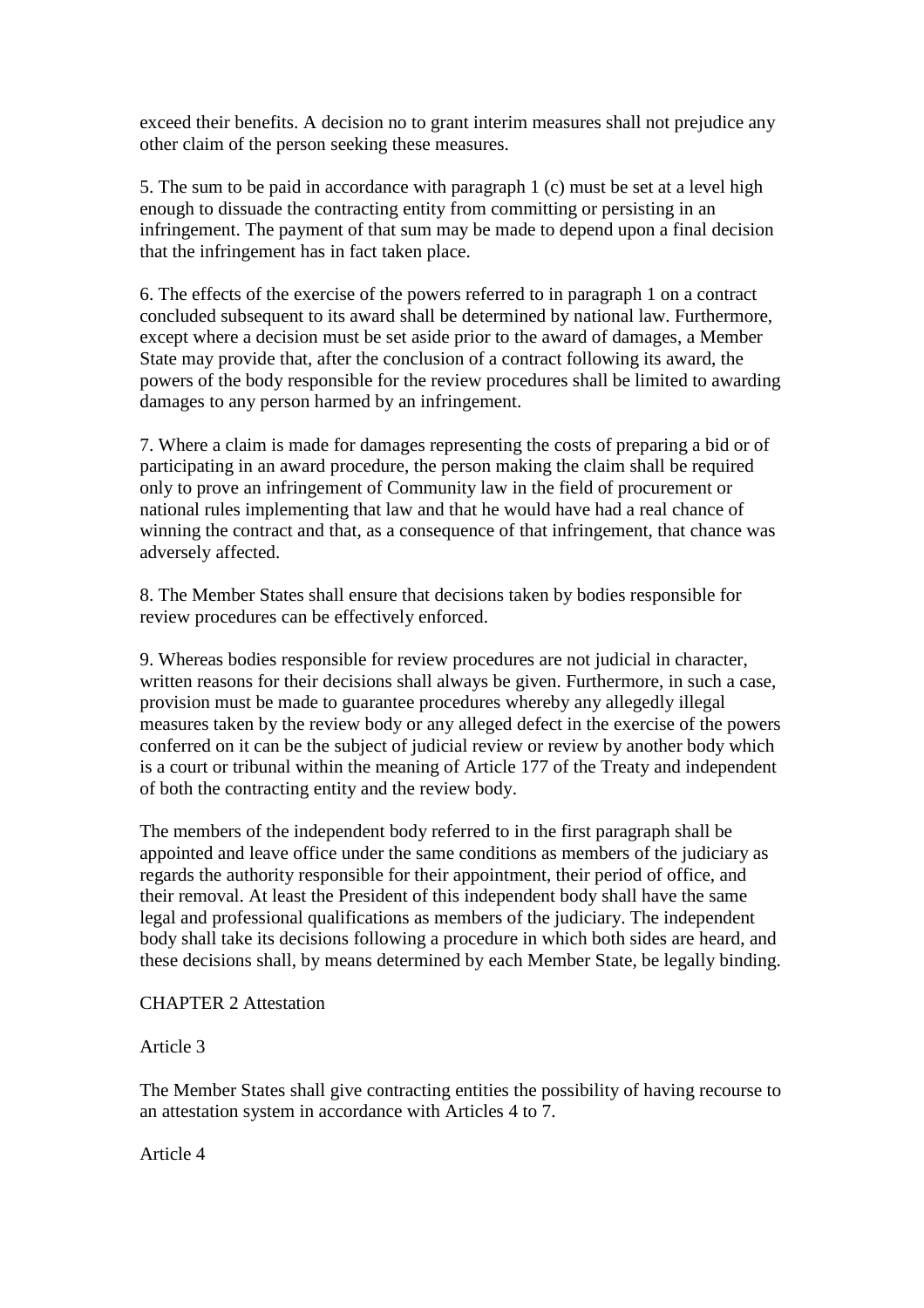Contracting entities may have their contract award procedures and practices which fall within the scope of Directive 90/531/EEC examined periodically with a view to obtaining an attestation that, at that time, those procedures and practices are in conformity with Community law concerning the award of contracts and the national rules implementing the law.

# Article 5

1. Attestors shall report to the contracting entity, in writing, on the results of their examination. They shall satisfy themselves, before delivering to the contracting entity the attestation referred to in Article 4, that any irregularities identified in the contracting entity's award procedures and practices have been corrected and measures have been taken to ensure that those irregularities are not repeated.

2. Contracting entities having obtained that attestation may include the following statement in notice published in the Official Journal of the European Communities pursuant to Articles 16 to 18 of Directive 90/531/EEC:

'The contracting entity has obtained an attestation in accordance with Council Directive 92/13/EEC that, on ................., its contract award procedures and practices were in conformity with Community law and the national rules implementing that law.'

### Article 6

1. Attestors shall be independent of the contracting entities and must be completely objective in carrying out their duties. They shall offer appropriate guarantees of relevant professional qualifications and experience.

2. Member States may identify any persons, professions or institutions whose staff, called upon the act as attestors, they regard as fulfilling the requirements of paragraph 1. For these purposes, Member States may require professional qualifications, at least at the level of a higher education diploma within the meaning of Directive 89/48/EEC(8) , which they regard as relevant, or provide that particular examinations of professional competence organized or recognized by the State offer such guarantees.

#### Article 7

The provisions of Articles 4, 5 and 6 shall be considered as essential requirements for the development of European standards on attestation.

#### CHAPTER 3 Corrective mechanism

#### Article 8

1. The Commission may invoke the procedures for which this Article provides when, prior to a contract being concluded, it considers that a clear and manifest infringement of Community provisions in the field of procurement has been committed during a contract award procedure fallig within the scope of Directive 90/531/EEC or in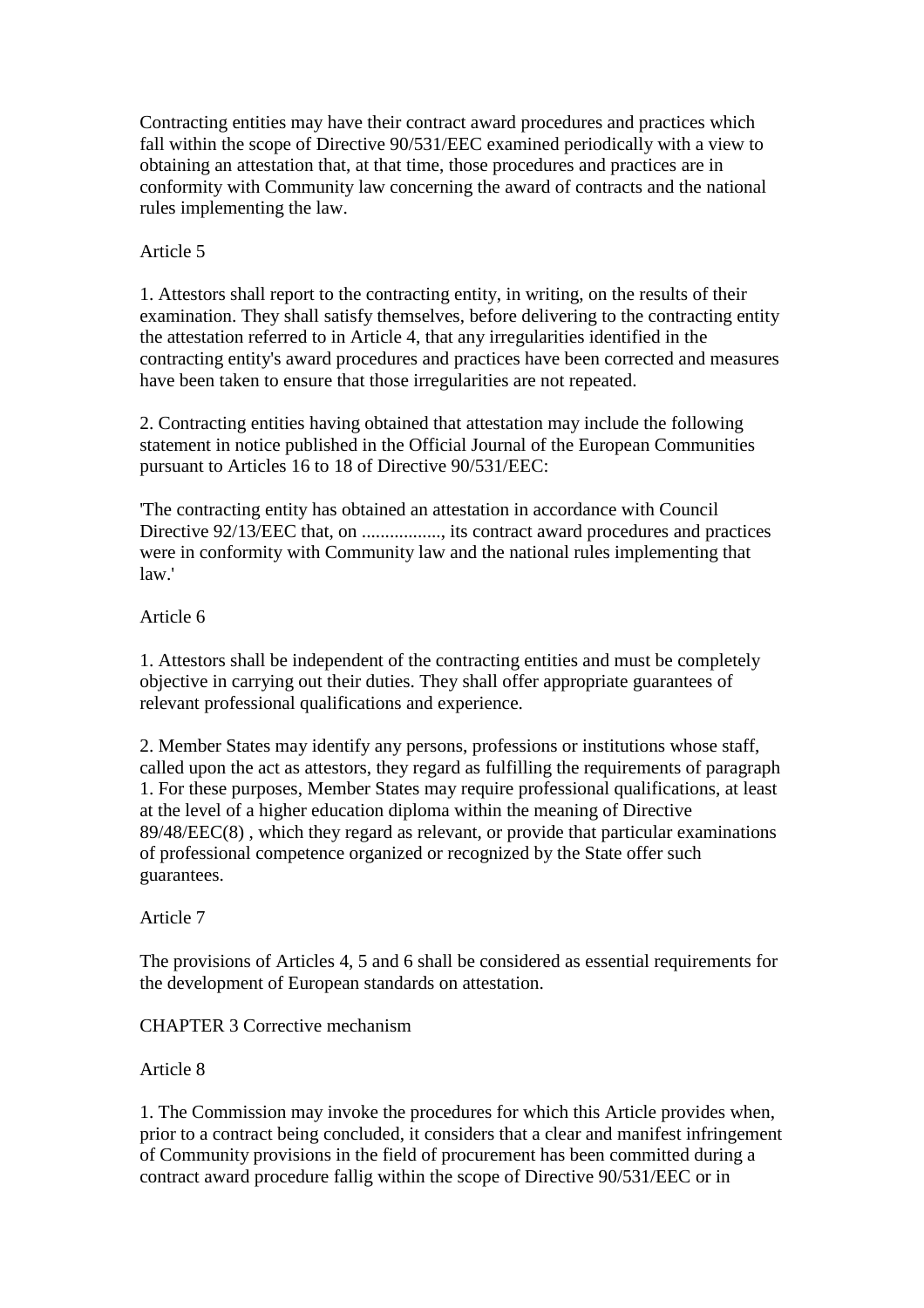relation to Article 3 (2) (a) of that Directive in the case of the contracting entities to which that provision applies.

2. The Commission shall notify the Member States and the contracting entity concerned of the reasons which have led it to conclude that a clear and manifest infringement has been committed and request its correction by appropriate means.

3. Within 30 days of receipt of the notification referred to in paragraph 2, the Member States concerned shall communicate to the Commission:

(a) its confirmation that the infringement has been corrected; or

(b) a reasoned submission as to why no correction has been made; or

(c) a notice to the effect that the contract award procedure has been suspended either by the contracting entity on its own initiative or on the basis of the powers specified in Article 2 (1) (a).

4. A reasoned submission in accordance with paragraph 3 (b) may rely among other matters on the fact that the alleged infringement is already the subject of judicial review proceedings or of a review as referred to in Article 2 (9). In such a case, the Member State shall inform the Commission of the result of those proceedings as soon as it becomes known.

5. Where notice has been given that a contract award procedure has been suspended in accordance with paragraph 3 (c), the Member State concerned shall notify the Commission when the suspension is lifted or another contract procedure relating in whole or in part to the same subject matter is begun. That new notification shall confirm that the alleged infringement has been corrected or include an reasoned submission as to why no correction has been made.

#### CHAPTER 4 Conciliation

Article 9

1. Any person having or having had an interest in obtaining a particular contract falling within the scope of Directive 90/531/EEC and who, in relation to the procedure for the award of that contract, considers that he has been or risks being harmed by an alleged infringement of Community law in the field of procurement or national rules impelementing that law may request the application of the conciliation procedure provided for in Articles 10 and 11.

2. The request referred to in paragraph 1 shall be addressed in writing to the Commission or to the national authorities listed in the Annex. These authorities shall forward requests to the Commission as quickly as possible.

# Article 10

1. Where the Commission considers, on the basis of the request referred to in Article 9, that the dispute concerns the correct application of Community law, it shall ask the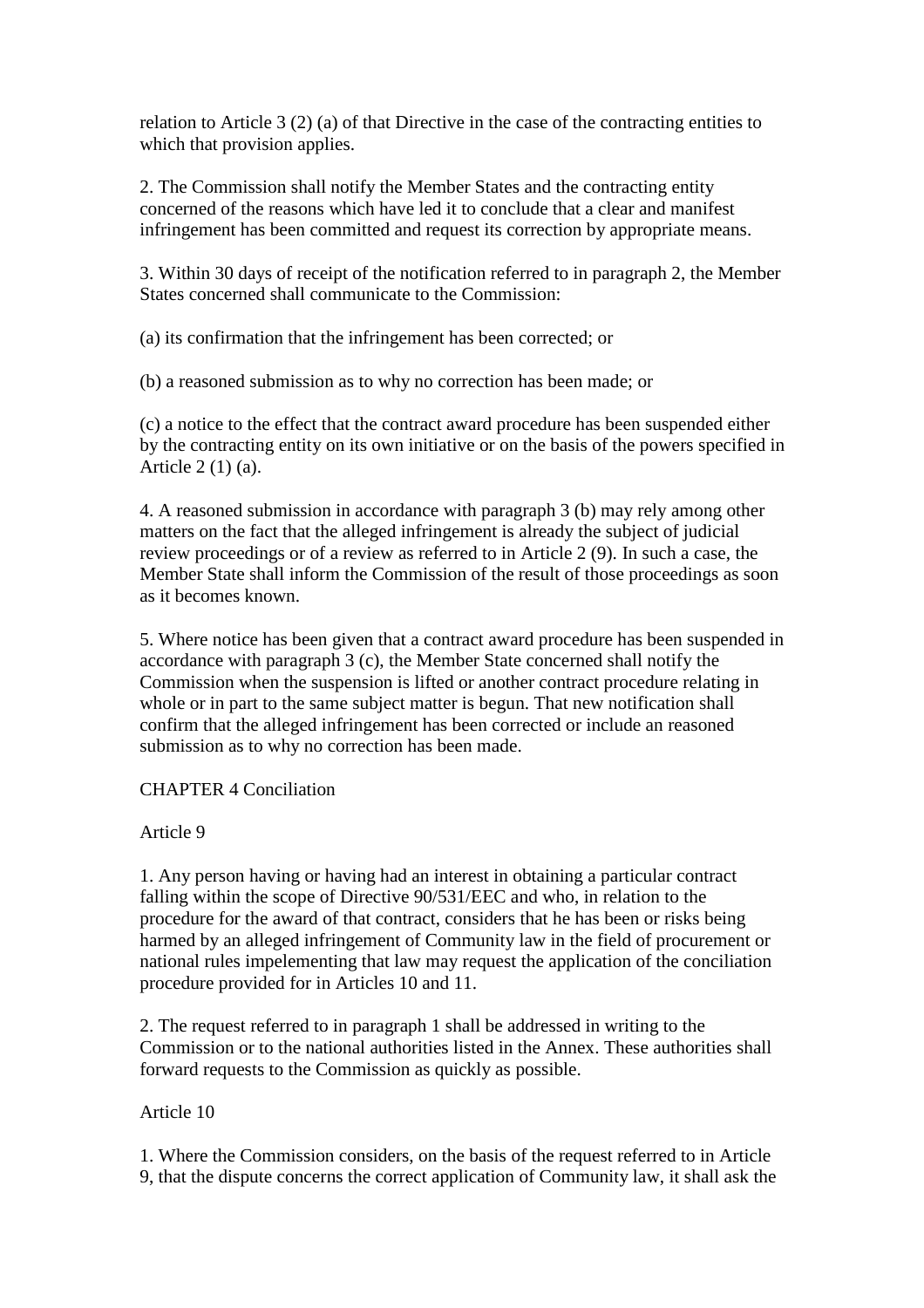contracting entity to state whether it is willing to take part in the conciliation procedure. If the contracting entity declines to take part, the Commission shall inform the person who made the request that the procedure cannot be initiated. If the contracting entity agrees, paragraphs 2 to 7 shall apply.

2. The Commission shall propose, as quickly as possible, a conciliator drawn from a list of independent persons accredited for this purpose. This list shall be drawn up by the Commission, following consultation of the Advisory Committee for Public Contracts or, in the case of contracting entities the activities of which are defined in Article 2 (2) (d) of Directive 90/531/EEC, following consultation of the Advisory Committee on Telecommunications Procurement.

Each party to the conciliation procedure shall declare whether it accepts the conciliator, and shall designate an additional conciliator. The conciliators may invite not more than two other persons as experts to advices them in their work. The parties to the conciliation procedure and the Commission may reject any expert invited by the conciliators.

3. The conciliators shall give the person requesting the application of the conciliation procedure, the contracting entity and any other candidate or tenderer participating in the relevant contract award procedure the opportunity to make representations on the matter either orally or in writing.

4. The conciliators shall endeavour as quickly as possible to reach an agreement between the parties which is in accordance with Community law.

5. The conciliators shall report to the Commission on their findings and on any result achieved.

6. The person requesting the application of the concilation procedure and the contracting entity shall have the right to terminate the procedure at any time.

7. Unless the parties decide otherwise, the person requesting the application of the conciliation procedure and the contracting entity shall be responsible for their own costs. In addition, they shall each bear half of the costs of the procedure, excluding the costs of intervening parties.

Article 11

1. Where, in relation to a particular contract award procedure, an interested person within the meaning of Article 9, other than the person requesting the conciliation procedure, is pursuing judicial review proceedings or other proceedings for review within the meaning of this Directive, the contracting entity shall inform the conciliators. These shall inform that person that a request has been made to apply the conciliation procedure and shall invite that person to indicate within a given time limit whether he agrees to participate in that procedure. If that person refuses to participate, the conciliators may decide, acting if necessary by a majority, to terminate the conciliation procedure if they consider that the participation of this person is necessary to resolve the dispute. They shall notify their decision to the Committee and give the reasons for it.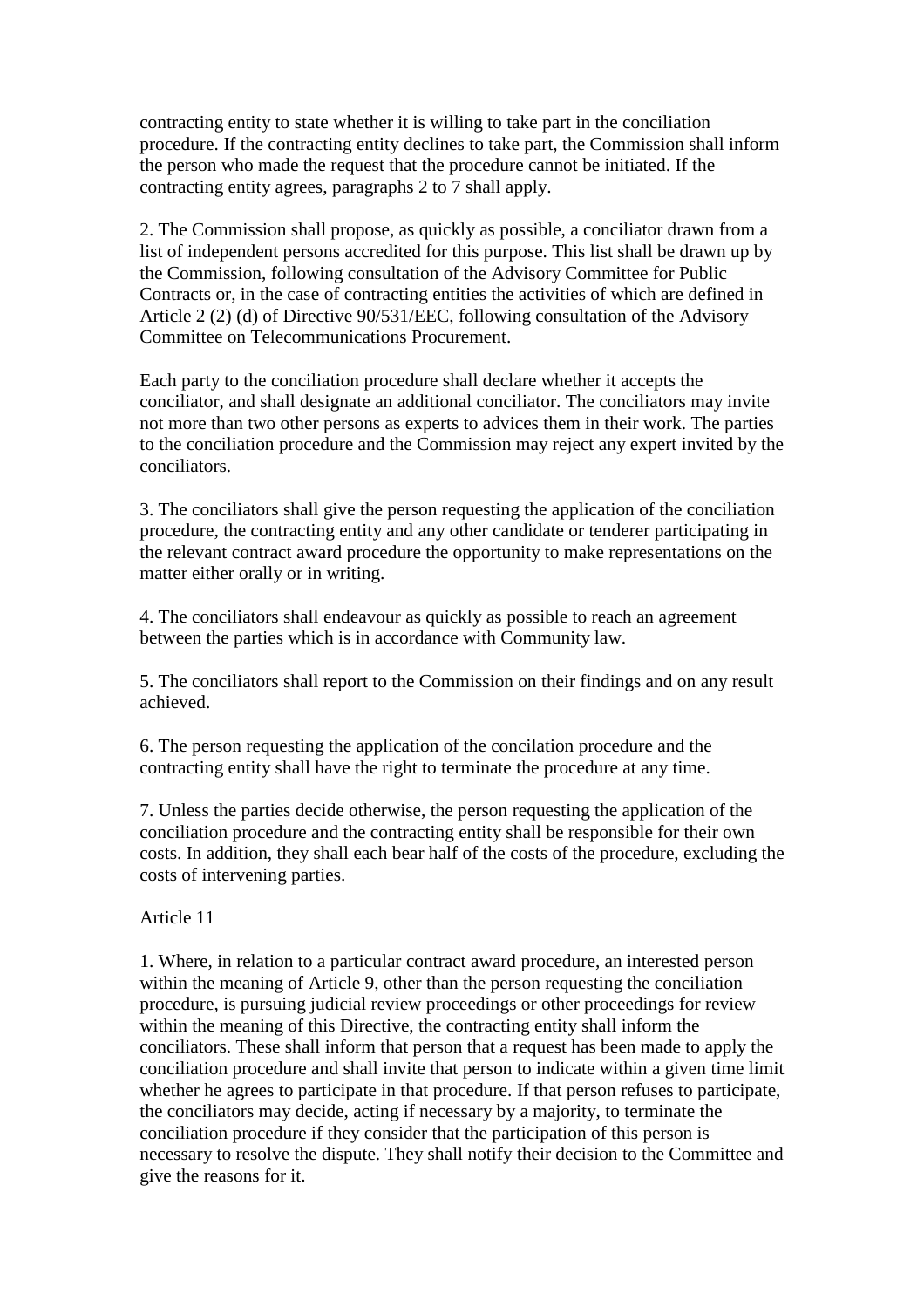2. Action taken pursuant to this Chapter shall be without prejudice to:

(a) any action that the Commission or any Member State might take pursuant ot Articles 169 or 170 of the Treaty or pursuant to Chapter 3 of this Directive;

(b) the rights of the persons requesting the conciliation procedure, of the contracting entity or of any other person.

CHAPTER 5 Final provisions

Article 12

1. Not later than four years after the application of this Directive, the Commission, in consultation with the Advisory Committee for Public Contracts, shall review the manner in which the provisions of this Directive have been implemented and, in particular, the use of the European Standards and, if necessary, make proposals for amendments.

2. Before 1 March each year the Member States shall communicate to the Commission information on the operation of their national review procedures during the preceding calendar year. The nature of the information shall be determined by the Commission in consultation with the Advisory Committee for Public Contracts.

3. In the case of matters relating to contracting entities the activities of which are defined in Article 2 (2) (d) of Directive 90/531/EEC, the Commission shall also consult the Advisory Committee on Telecommunications Procurement.

Article 13

1. Member States shall take, before 1 January 1993, the measures necessary to comply with this Directive. The Kingdom of Spain shall take these measures not later than 30 June 1995. The Hellenic Republic and the Portuguese Republic shall take these measures not later than 30 June 1997. They shall forthwith inform the Commission thereof.

When Member States adopt these measures, they shall contain an reference to this Directive or shall be accompanied by such reference on the occasion of their official publication. The methods of making such a reference shall be laid down by the Member States.

2. Member States shall bring into force the measures referred to in paragraph 1 on the same dates as those (laid down in Directive 90/531/EEC).

3. Member States shall communicate to the Commission the texts of the main provisions of domestic law which they adopt in the field governed by this Directive.

Article 14

This Directive is addressed to the Member States.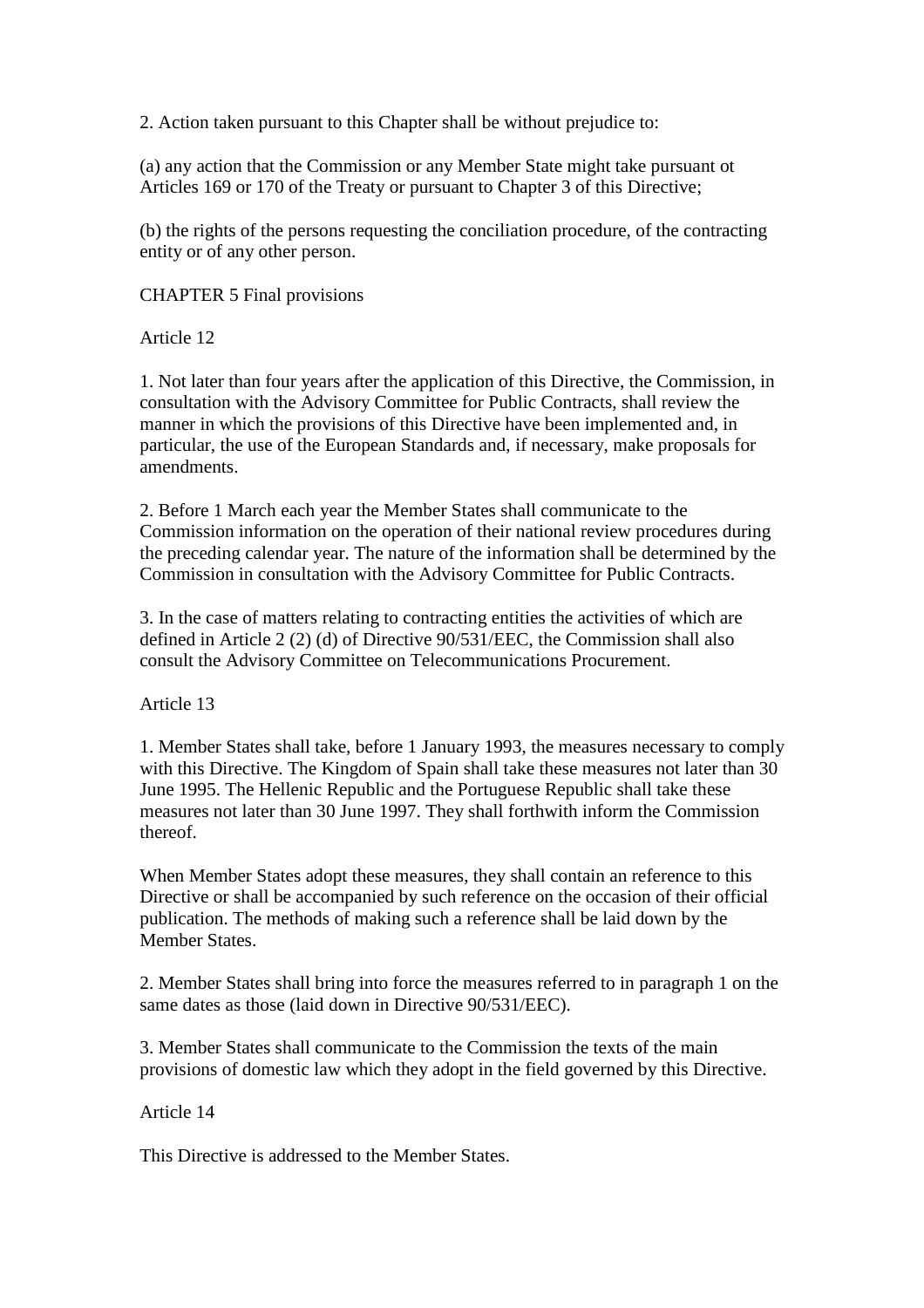Done at Brussels, 25 February 1992.

For the Council

The President

Vitor MARTINS

- (1) OJ No C 216, 31. 8. 1990, p. 8; and OJ No C 179, 10. 7. 1991, p. 18.
- (2) OJ No C 106, 22. 4. 1991, p. 82 and OJ No C 39, 17. 2. 1992.
- (3) OJ No C 60, 8. 3. 1991, p. 16.
- (4) OJ No L 297, 29. 10. 1990, p. 1.
- (5) OJ No L 395, 30. 12. 1989, p. 33.
- (6) OJ No L 185, 16. 8. 1971, p. 5.
- (7) OJ No L 13, 15. 1. 1977, p. 1.
- (8) OJ No L 19, 24. 1. 1989, p. 16.

#### ANNEX

National authorities to which requests for application of the conciliation procedure referred to in Article 9 may be addressed Belgium Services du Premier Ministre

Diensten Van de Eerste Minister

Ministère des Affaires économiques

Ministerie van Economische Zaken

Denmark Industri- og Handelsstyrelsen (supply contracts)

Boligsministeriet (works contracts)

Germany Bundesministerium fuer Wirtschaft

Greece Ypoyrgeio Viomichanias, Energeias kai Technologias

Ypoyrgeio Emporioy Ypoyrgeio Perivallontos, Chorotaxias kai Dimosion Ergon

Spain Ministerio de Economía y Hacienda

France Commission centrale des marchés

Ireland Department of Finance